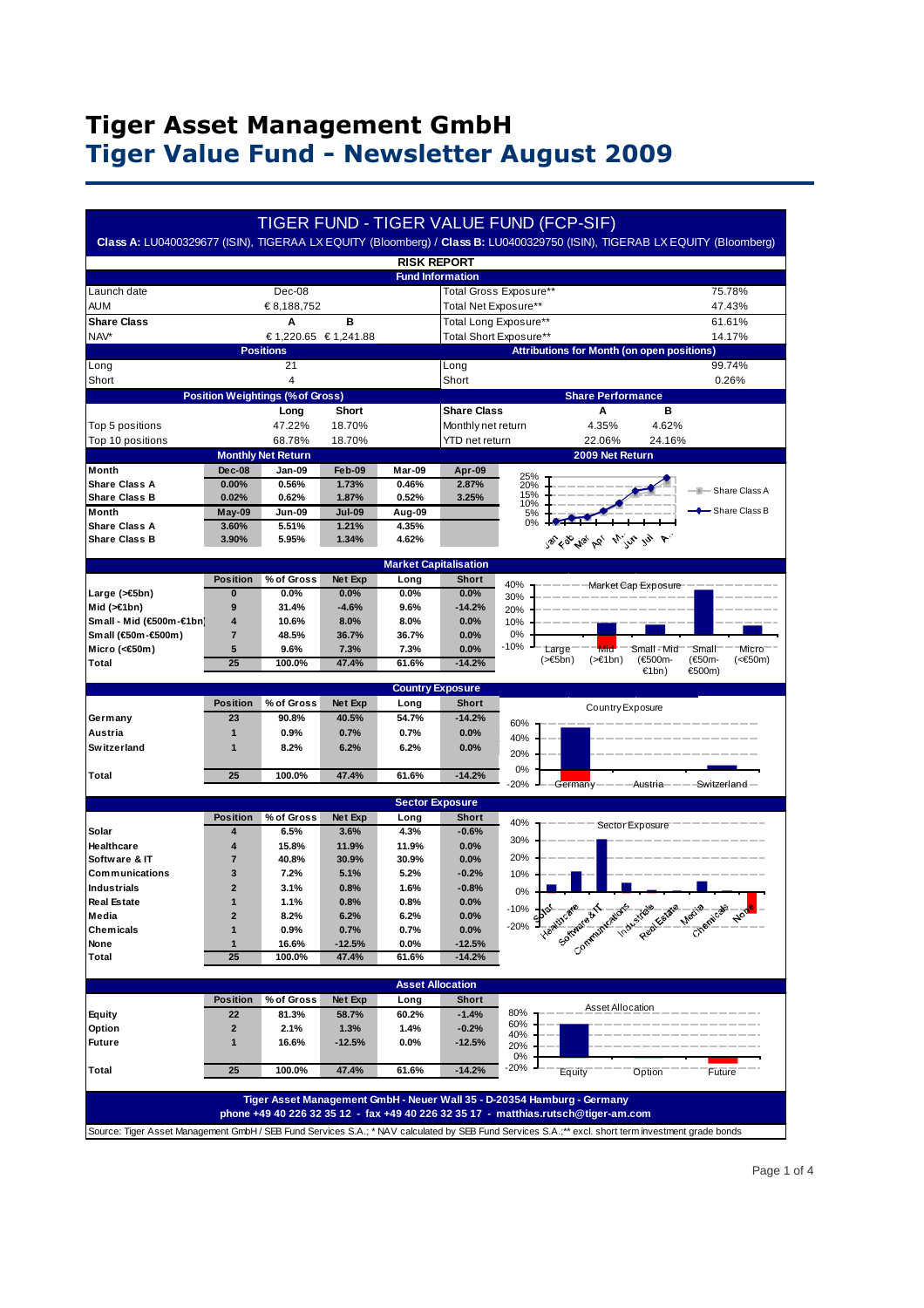# **Tiger Value Fund – August 2009**

### O **Returns: Up 4.35% (class A)/4.62% (class B)**

 August was a strong month for the Tiger Value Fund. The Fund achieved a net return of 4.35% for share class A and 4.62% for share class B, making a cumulative +22.06% for class A and +24.16% for class B in the year-to-date.

### **O Commentary: Net long exposure, low volatility**

We achieved our returns with a gross exposure of approximately 75%. During the month we increased our net exposure from 40% to 47% by adding new as well as to existing long positions. At the same time we continued our profit taking. During August we kept our MDAX Future hedge at low levels and pulled most of our single shorts as our tight stop-buy levels were reached.

The Tiger Value Fund achieved its YTD return of  $> 22\%$  (class A) and  $> 24\%$  (class B) with a fairly low monthly volatility. With a sharpe ratio of 4.10/3.98 (class A/ class B) the Fund is ranked as top 5 and 9 out of 1488 hedge funds worldwide on hedgefund.net.

Our strongest attributers with appr. +590p were our high conviction positions in Tipp24, freenet, Gerresheimer, Compugroup as well as a smaller position in GFK, the fourth largest global market research company which we added prior to its Q2 results; performing +30% after we took our entry position. On the negative side we lost 21bp with our single shorts and 110bp with our MDAX Future hedge.

#### **O Discussion: Xing - strong positioned, undemanding market value**

Over the last months we had been building a position in Xing AG, the German market leader for business contacts and #2 globally behind LinkedIn. With > 8m registered members, the company has established a strong market position in Germany, Switzerland and Austria. The Company's new CEO Gross-Selbeck has a focused strategy on growth primarily by monetisation of new features for recruiters and doubling the member base in the German-speaking region. The stock trades at 5x EV/EBIT 2010 which we regard as undemanding for a market leader with  $> 20\%$ growth annually. Our operating and DCF models indicate substantial upside to its current market value.

As we believe that Xing's strong market position in the German speaking region as well as LinkedIn's position in the US and UK are untouchable, we would expect a substantial takeover premium in case of an end game, i.e. the merger of Xing with LinkedIn. With 9 Euro cash per share and Xing's sustainable growing free cash flows we see only limited downside at our entry point.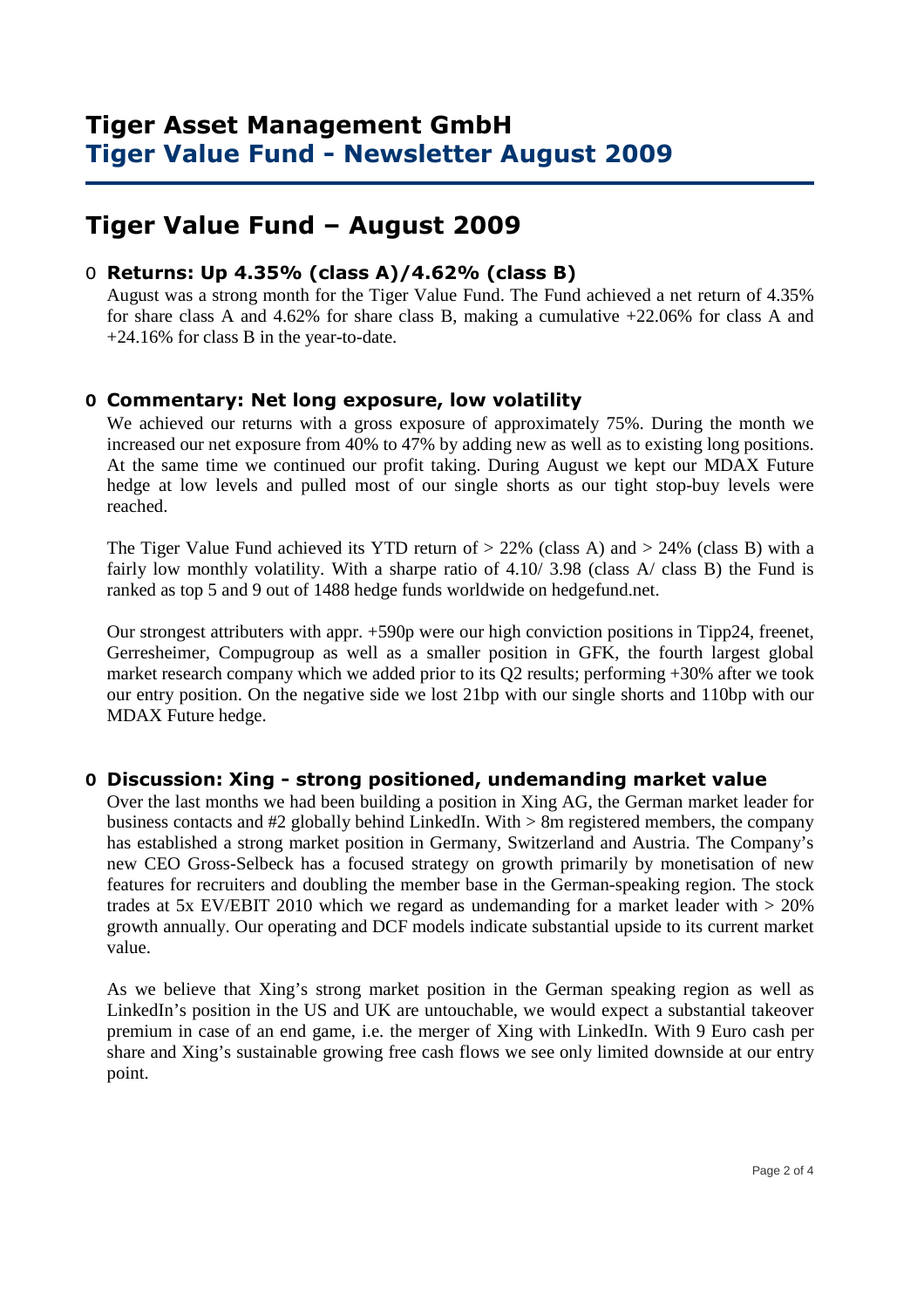### o **Outlook: Euphoria is back; Cautious stance**

According to the latest ECB forecasts Germany will reach its GDP level of 2008 in 2013; further we see high fiscal debt levels and a still fragile financial sector as negative factors which might spoil current market euphoria. However, the worldwide quantitative easing measures flooded financial markets with cheap money which still seeks to get invested and might drive stock prices even further to overheated territories. With German Small & Mid Caps up more than 70% since reaching a low in early March we are alerted to a potential stock market correction and dance close to the emergency exit.

We were active towards the end of the month working for shorts with good catalysts and succeeded in finding a few which we believe will work well. While we were stopped-out on several shorts we will position ourselves again as company valuations reach overvalued territory and move closer to its negative catalysts. At the same time we find new buying opportunities at decent valuations with positive catalysts ahead.

At the beginning of September the fund size stands at  $\epsilon$ 8.4 million, an addition of  $\epsilon$ 0.2 million of smart money from high net worth individuals which know the Tiger Value Fund team for many years.

We thank you for your continued support and interest.

## *The Tiger Value Fund Desk, 10th September 2009*

 *Matthias Rutsch Marc Schädler*